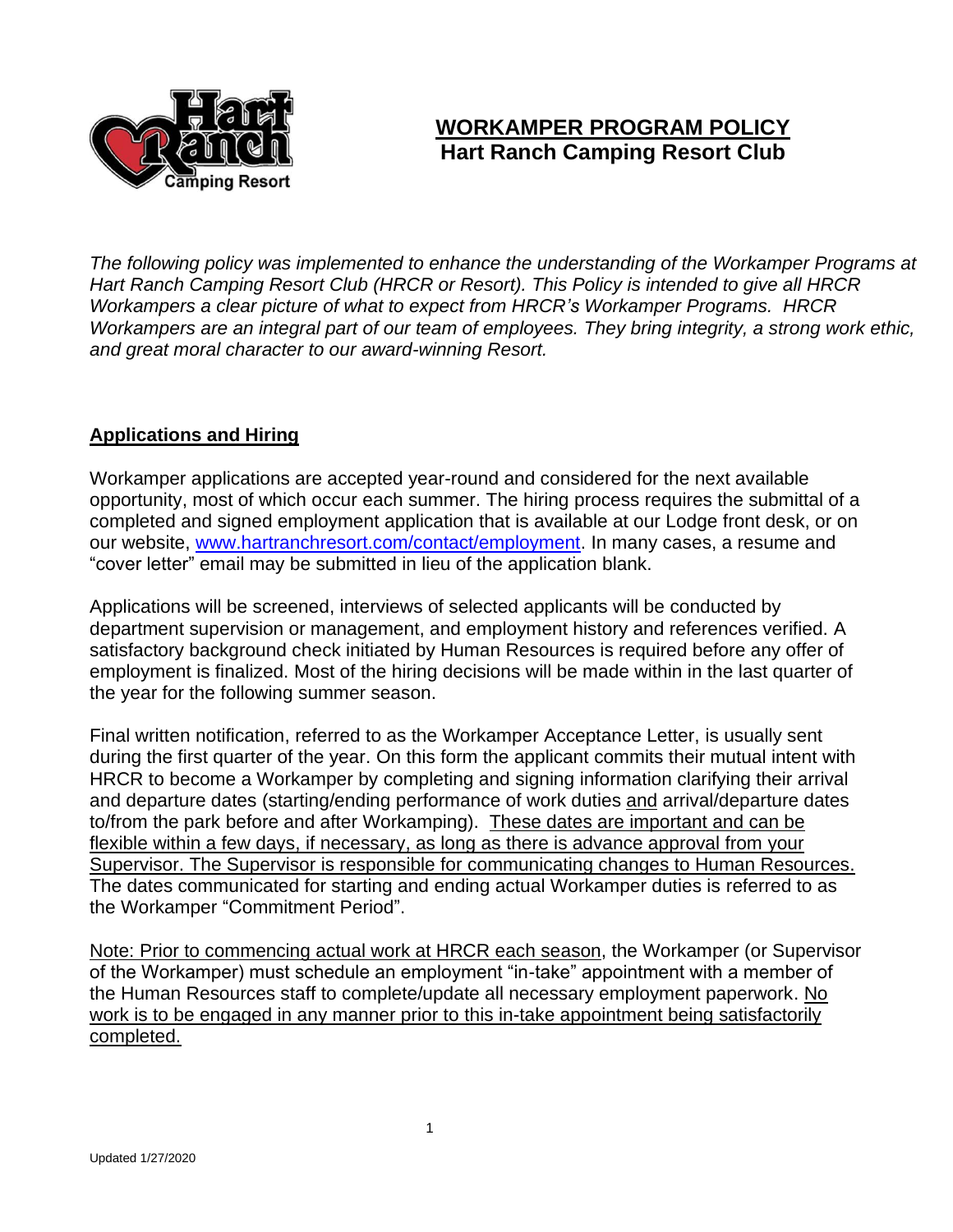Employment with HRCR is "at will". This means there is no contract, promise or guarantee of employment under any circumstances, and employment may be terminated by management or the Workamper at any time without having cause or stating a reason.

## **Workamper "Commitment Period"**

Workampers are expected to begin and end work at the Resort on the date designated on the Seasonal Workamper Acceptance form, or on the dates subsequently changed through communication with the Supervisor. This span of time is referred to as the Workamper Commitment Period during which you must work at least 20 hours per week per site if you are MEMBERS of HRCR, or 26 hours per week per site as NON-MEMBERS, in exchange for occupying a camping site at no charge for a full hook-up site. We expect Workampers to work more than the minimum required hours exchanged for their site. Hourly pay will be given for all hours in excess of the minimum site hours. If two people Workamp in exchange for one site, each Workamper is responsible for ½ the required minimum hours and will receive pay for additional hours worked. A full list of benefits is included later in this policy.

To participate in the Workamper program, you are required to work your weekly assigned hours and maintain your camping unit on an assigned camping site throughout the Workamper Commitment Period. If an applicant cannot do so, the applicant may not be a Workamper unless a special short-term exception is approved by the Resort Manager such as in case of an emergency. Since HRCR requires you to occupy the camping site as a condition for being a Workamper the 20/26 minimum hours you work in exchange for your site is not considered wages per IRS rules, and no W-2 or 1099 is issued. Note: Workampers who are Hart Ranch Camping Resort members will not have their Workamper site count towards their 21/9 day requirement. In addition, such members will continue to retain their 4 guest nights.

At a minimum, a three-month consecutive Workamper Commitment Period is required for all applicants unless special approval is given by the Resort Manager or you are a replacement hire. Applicants able to give longer Commitment Periods (mid-May thru mid-Sept) are often given preference in the hiring process. The longer Commitment Period is strongly encouraged.

Successful completion of the Workamper assignment includes fulfillment of the stated/approved Commitment Period. This is important as it may affect eligibility for an endof-season bonus, if any, as well as future employment.

Some Workamper assignments require more hours worked per week than others due to extensive training requirements and workload. For example, Workamper positions in the Lodge front desk generally require training starting April 1 and approximately 30 total hours of work a week. Other departments may find they need extra hours intermittently during the summer due to additional workload or vacancies.

Work hours and shifts will vary (to include evenings, weekends, and holidays). Supervisors do the best they can to coordinate the work schedules of husband and wife teams, or to try to schedule desired days off; however, there is no guarantee that will happen consistently if at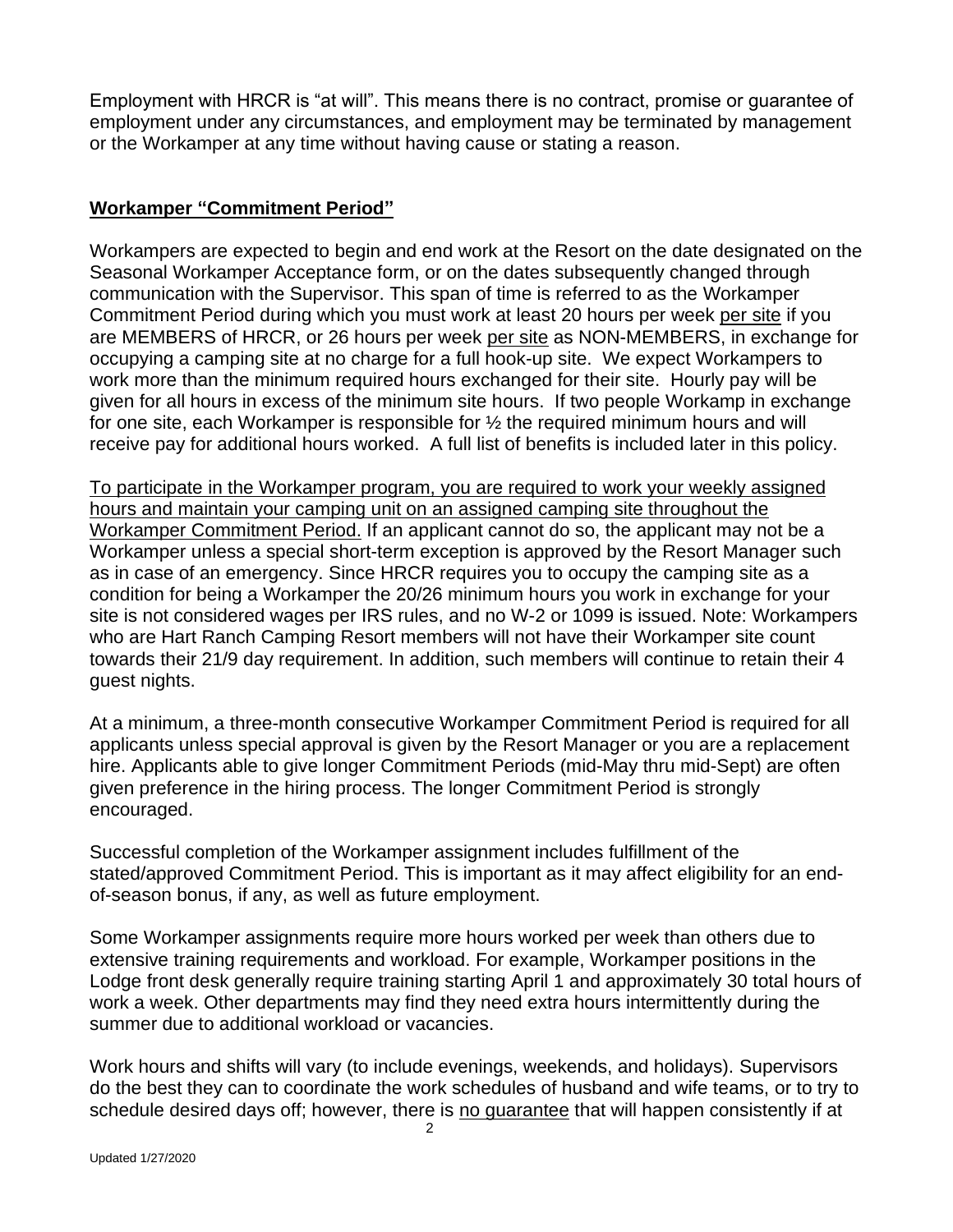all. Seasonal Workampers must be willing to work in varying positions, varying departments, and varying days and hours depending on the work load. Flexibility in hours worked and duties assigned is the best way to ensure continued employment.

Hart Ranch Camping Resort depends on Workampers to work their assigned shifts throughout the summer. Therefore, extended time off during participation in the Workamper program is not available during our peak season. Similarly, time off to participate in Family Reunions is also not available to members and non-members while Seasonal Workamping.

## **Grace Period for Seasonal Workampers**

Seasonal Workampers may be eligible for a Grace Period before and after their Commitment Period not to exceed seven (7) days each time. Any Grace Period must be immediately prior to or after the agreed upon Seasonal Workamper Commitment Period dates of actual work. During the Grace Period site rental fees will be waived, and no Workamper or other paid hours will be worked. If a Workamper commences work during the intended Grace Period, the Grace Period is lost and all hours worked are first credited toward the site exchange. Only hours worked above the required site exchange hours would be paid. In the event the necessary hours assigned does not equal the required number of weekly Workamper hours (during what would have been a Grace Period) no site rental fees will be charged for that week.

No matter what day of the week a Seasonal Workamper arrives at Hart Ranch the starting Grace Period will end at midnight on the first Saturday night (in coordination with the official work week specified in the HRCR Employee Handbook.) Therefore, if you want to enjoy the full seven (7) day Grace Period prior to starting your Workamper duties you need to arrive on a Sunday.

At the end of the Seasonal Workamper Commitment Period you are again allowed a Grace Period up to seven (7) days. If the Seasonal Workamper has completed their 20/26 hours for that work week, the ending Grace Period would begin the following Sunday. If the required Seasonal Workamper hours had not been fulfilled, the ending Grace Period would begin the day immediately following the last day worked. To receive the ending Grace Period, the Seasonal Workamper must have worked the required weekly hours from at least Memorial Day through Labor Day.

## **Additional Paid Camping Time Before or After Seasonal Workamper Grace Periods**

If you wish to arrive before or stay longer than your Grace Period(s) YOU will need to make a paid reservation using your membership rights and will be subject to the 21/9 day schedule requirements. Your Grace Period(s) will be included in your 21/9 day schedule which again starts on Jan 1 of each year.

Note: Summer Seasonal Workampers who desire to extend their Hart Ranch stay following completion of their Summer Workamping experience should coordinate paid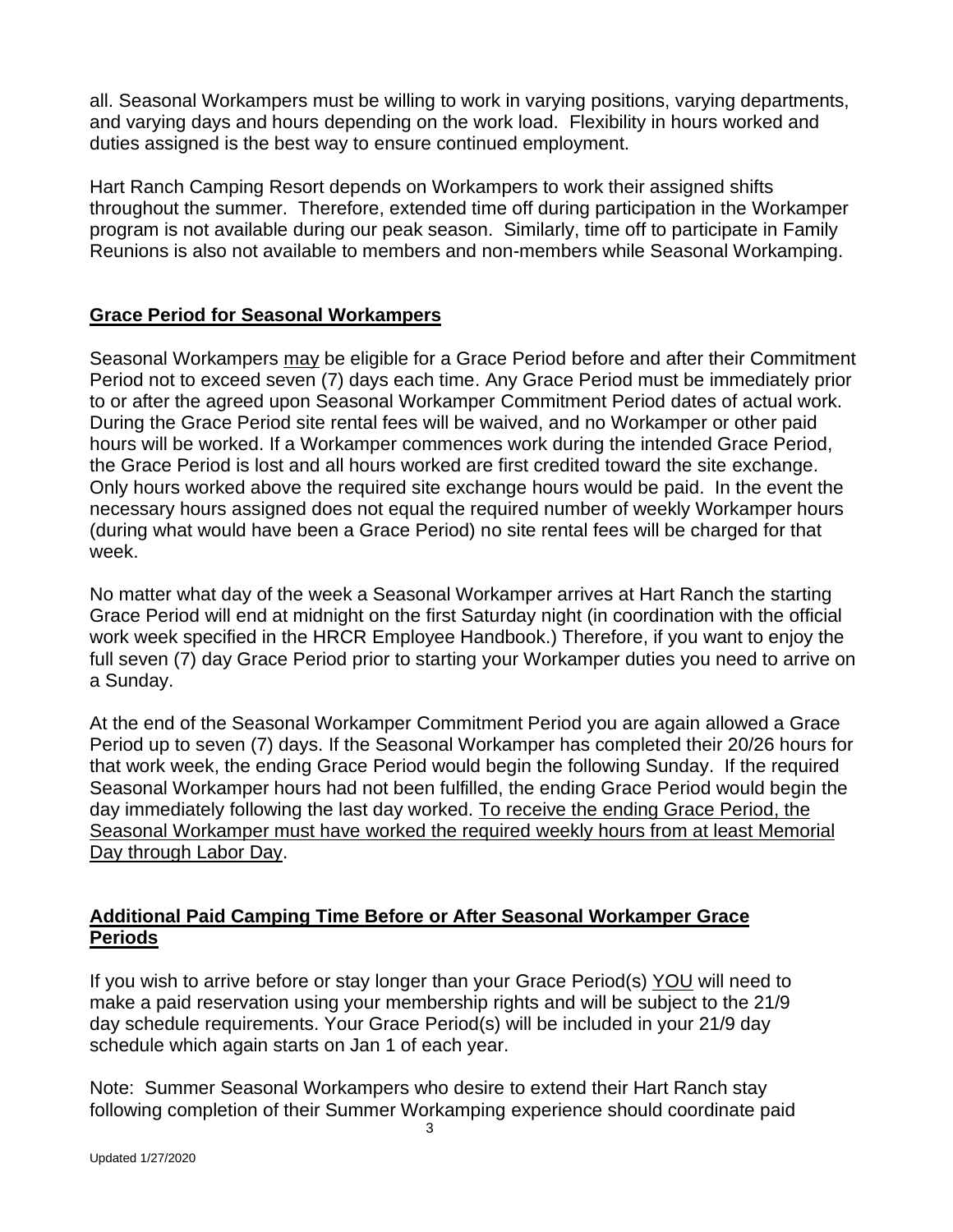reservations with the Lodge by the end of June to ensure availability of any camping site including the Workamping site they are on.

#### **Hours and Compensation for Seasonal Workampers**

The Resort follows a bi-weekly pay schedule, with pay periods extending two weeks from midnight Sunday morning through midnight Saturday night. In most circumstances, payday is the first Thursday following the end of the pay period.

Generally, there is no "banking" of hours from one week to another within a two-week pay period. Workampers are required to personally punch in and out of the timekeeping system, designating actual hours worked each week. Whenever the hours worked in a week is less than the 20/26 required minimum Workamper hours for the site, the Business Office will bill you the appropriate pro-rata charges for the site fee. Workampers may have their employment terminated if they repeatedly do not work the necessary assigned hours.

Exception to this policy: If a Workamper is not able to complete the required minimum hours in one week due to natural "acts of God" beyond their control resulting in the supervisor canceling work (such as when there is significant rain), the Workamper minimum hours will be assessed over the entire two-week pay period to satisfy the 40/52 required hours. Under this exception, if the Workamper has worked sufficient hours during the two-week pay period, no site charges will be billed to the Workamper. Hours may not be borrowed from one pay period to another. In addition, the supervisor will only schedule additional hours of work if there is legitimate business need to do so. Any questions on this matter should be discussed with Human Resources.

When two Seasonal Workampers share a Workamper site the 20/26 required hours per week are split evenly between the two people (i.e. 10 hours each for members/13 hours each for non-members). The hours are paid based on individual wage rates split in that manner. Supervisors are depending on each of you to perform the work assigned. This is particularly important when the two people work in different departments. Therefore, the two people from one camping site are not allowed to independently rearrange their hours among themselves. If there is a necessary change to be made in your schedules discuss it in advance with your supervisor to see what can be done.

Hours approved and assigned by the Supervisor that are in addition to the minimum hours required by the Workamper program will be compensated at a predetermined hourly rate. The compensation rate may not be determined until the Workamper arrives at the Resort. The Workamper hour commitment is required for the full length of the individual Workamper Commitment Period. *Workampers are not allowed to cease Workamping in favor of paid hours during their Commitment Period*.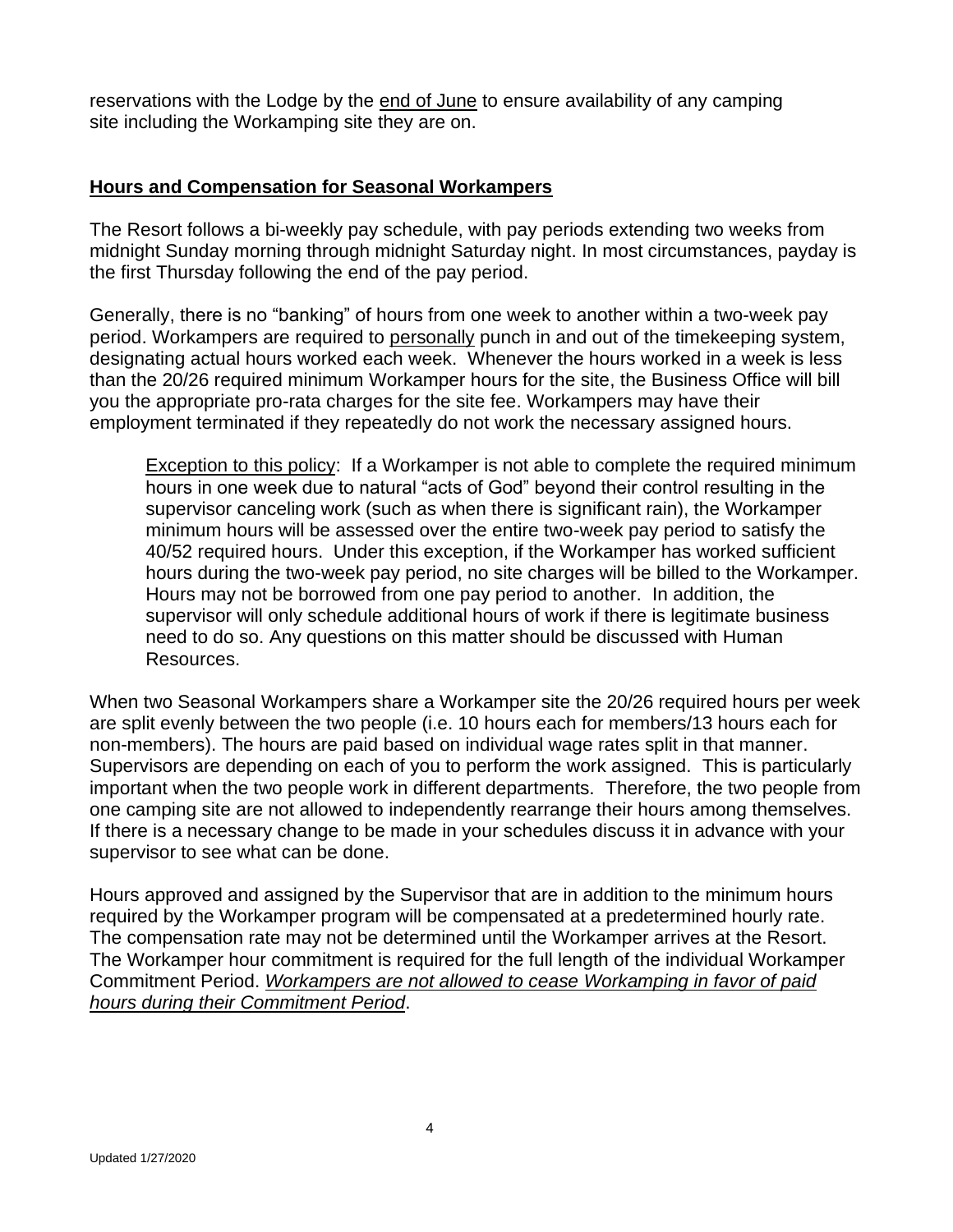#### **Workamping Sites for Seasonal Workampers**

Workamper campsites will be pre-assigned. There are specific Workamper campsites available in various locations throughout the Resort - the sites are pre-determined. We are unable to guarantee a specific campsite. If a Workamper decides to terminate their position with the Resort, or if the Workamper is involuntarily terminated, the Workamper will be required to move to a different site so a replacement Workamper can occupy it, and the following will apply:

If the Workamper is a Hart Ranch Resort member, and they want to remain on the property after termination, they will revert to the 21/9 calculation, based on their last date of employment at the Resort.

If the Workamper is a Non-Member, they are required to depart the property immediately unless they are an RPI member. In that case, they may pay for a site (following RPI rules) if available.

## **Workamper Site Maintenance Criteria**

As an employee of Hart Ranch Camping Resort, the appearance of your Workamper site is of high priority at all times. Violations of the site criteria below will result in one verbal warning and one written warning, after which a fine will occur for any additional infractions. Rules to follow include but are not limited to:

The back of the RV (to include bike racks, etc.) should not extend past the pavement. This will allow the lawn mowers to care for the grass.

It is your responsibility to keep the grass around your site trimmed on a regular basis. If the mowers cannot reach it, you must. Trimmers, etc. are available for check out at the Maintenance Department. This equipment is available at no cost to you, and is for your convenience.

Sites are to be kept clutter free. Please keep the area under your camper clutter free. This area is not to be used for storage of any kind.

Sites are for recreational and motorized vehicles only, with the exception of bicycles. The placement on your site of boats, stock trailers, cargo trailers, flatbed trailers, snow blowers, etc. must be approved by the Resort Manager.

Pet feces is to be picked up at the time it is dropped by your pet. Pets are to be leashed at all times unless in the off leash dog run.

Cabins are not part of the Workamper program.